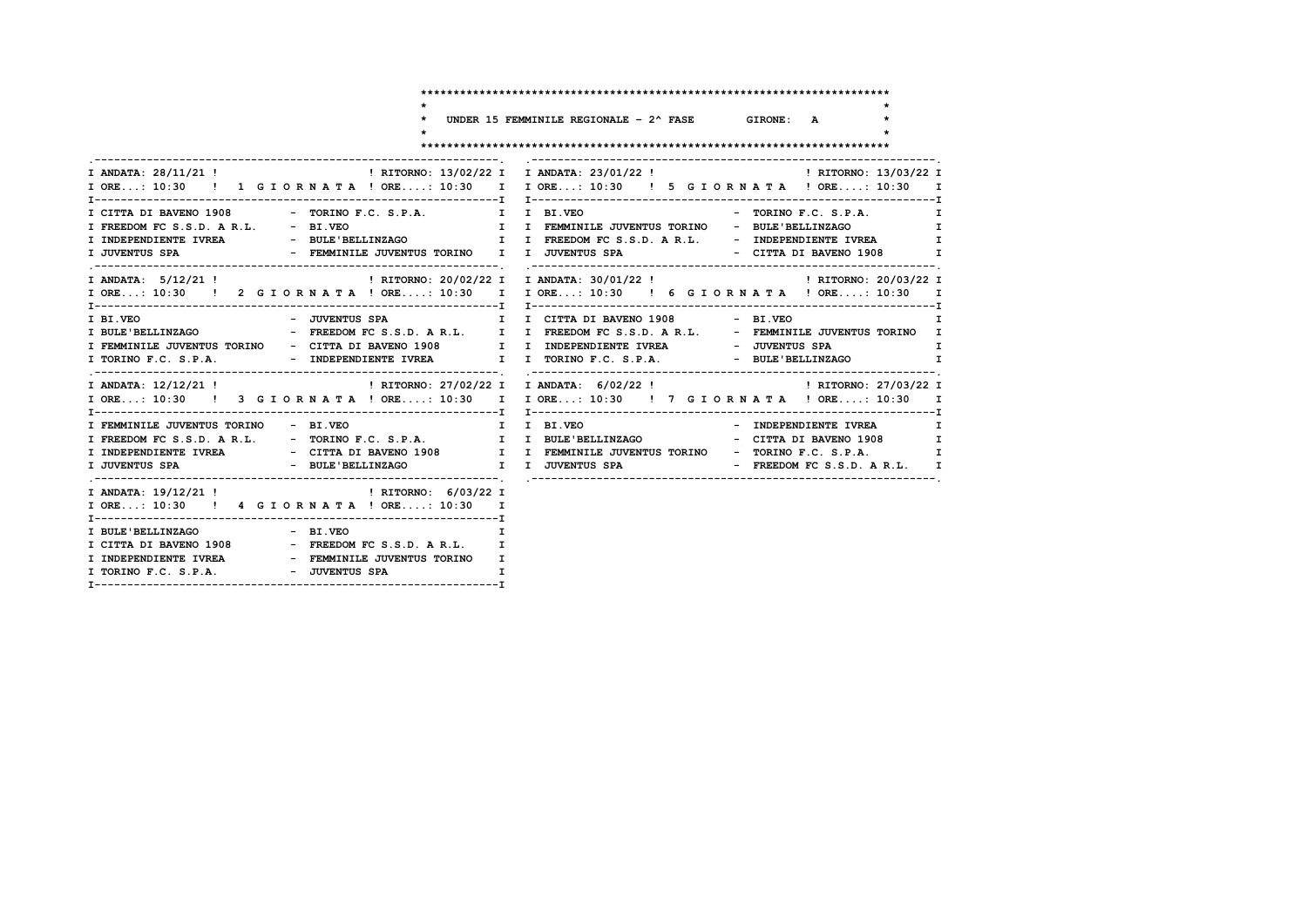|                                                                       |                 | ** ELENCO CAMPI DA GIOCO **      |                    |                                       |  |
|-----------------------------------------------------------------------|-----------------|----------------------------------|--------------------|---------------------------------------|--|
| <b>COMITATO</b><br>PIEMONTE V.AOSTA   ** UNDER 15 FEMMINILE REGIONALE |                 | <b>GIRONE: A</b>                 |                    |                                       |  |
|                                                                       |                 |                                  |                    |                                       |  |
| <b>SOCIETA'</b>                                                       |                 | CAMPO  DENOMINAZIONE CAMPO       | LOCALITA' CAMPO    | ORA   INDIRIZZO                       |  |
|                                                                       |                 |                                  |                    |                                       |  |
| CITTA DI BAVENO 1908                                                  |                 | 2232   SINTETICO "GALLI"         | <b>BAVENO</b>      | SABATO   10:30   VIA SEGU'            |  |
|                                                                       |                 |                                  |                    |                                       |  |
| FREEDOM FC S.S.D. A R.L.                                              |                 | 229   SINTETICO "PARCO GIOVENTU" | <b>CUNEO</b>       | SABATO   14:30   VIA PORTA MONDOVI 15 |  |
| INDEPENDIENTE IVREA                                                   | 1033   COMUNALE |                                  | ALBIANO D IVREA    | SABATO   16:00   VIA VECCHIO NAVIGLIO |  |
|                                                                       |                 |                                  |                    |                                       |  |
| <b>JUVENTUS SPA</b>                                                   |                 | 1278   SINTETICO "GARINO"        | GARINO - VINOVO    | $ 17:00 $ VIA SOTTI 22                |  |
|                                                                       |                 |                                  |                    |                                       |  |
| <b>BI.VEO</b>                                                         |                 | 61   COMUNALE                    | PAVIGNANO - BIELLA | SABATO   15:00   STRADA DELLA BARAZZA |  |
|                                                                       |                 |                                  |                    |                                       |  |
| <b>BULE'BELLINZAGO</b>                                                |                 | 3207   BULE SPORT VILLAGE        | BELLINZAGO N.SE    | 18:00   STR. PRIVATA CESARINA 5       |  |
| FEMMINILE JUVENTUS TORINO                                             |                 | 661   FACCIOLI                   | TORINO             | $ 10:30 $ VIA FACCIOLI 72/A - TORINO  |  |
|                                                                       |                 |                                  |                    |                                       |  |
| TORINO F.C. S.P.A.                                                    |                 | 679   SINTETICO "PASSO BUOLE B"  | TORINO             | SABATO   17:00   VIA BOSSOLI 76/B     |  |
|                                                                       |                 |                                  |                    |                                       |  |
|                                                                       |                 |                                  |                    |                                       |  |
|                                                                       |                 |                                  |                    |                                       |  |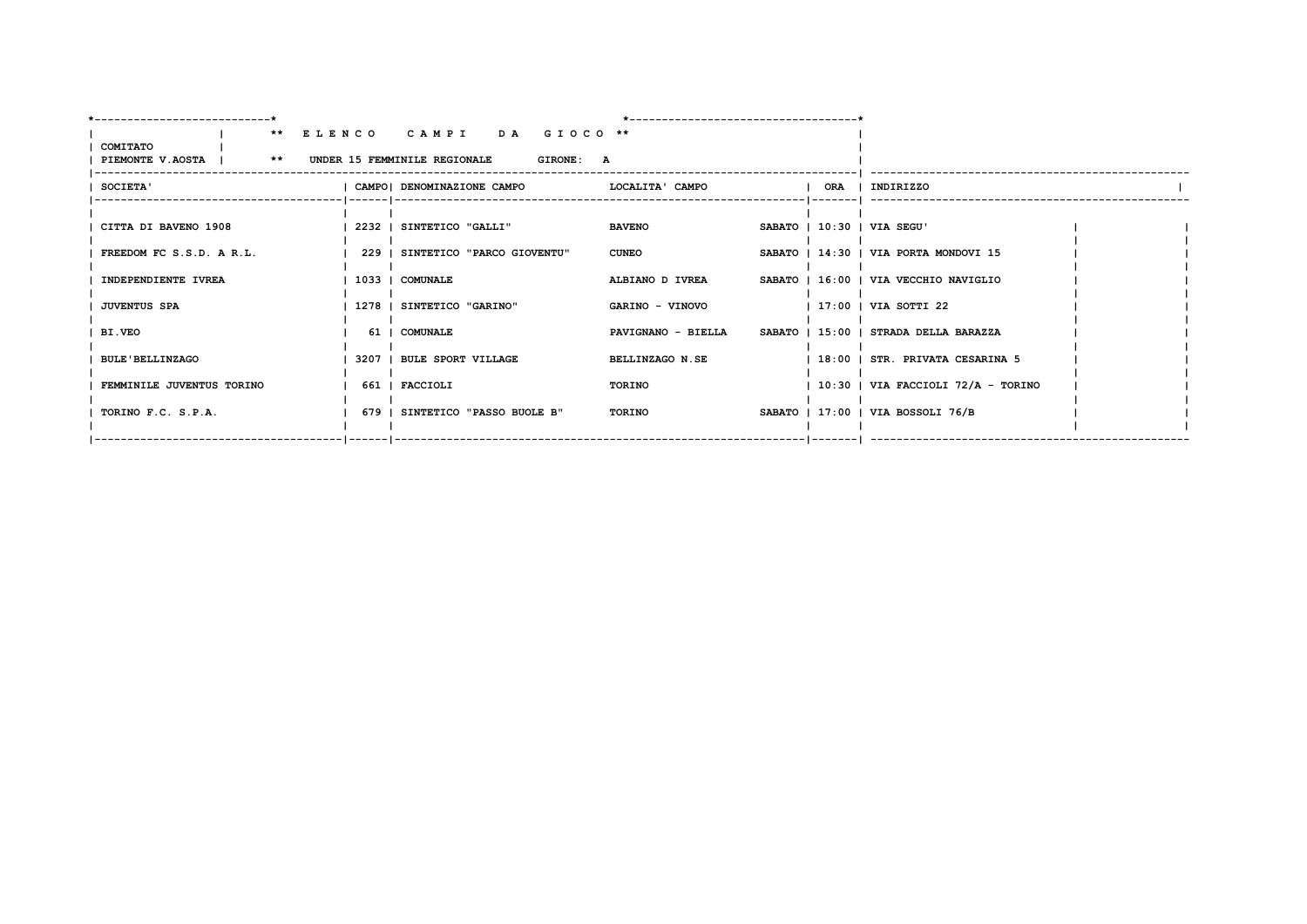|                                                                                                                                                                                                                                                                                                                                                                        |                                                                                             | UNDER 15 FEMMINILE REGIONALE - $2^{\wedge}$ FASE GIRONE: B                                                                                                   |                                                                                                   |                       |                                                                                              |
|------------------------------------------------------------------------------------------------------------------------------------------------------------------------------------------------------------------------------------------------------------------------------------------------------------------------------------------------------------------------|---------------------------------------------------------------------------------------------|--------------------------------------------------------------------------------------------------------------------------------------------------------------|---------------------------------------------------------------------------------------------------|-----------------------|----------------------------------------------------------------------------------------------|
|                                                                                                                                                                                                                                                                                                                                                                        |                                                                                             |                                                                                                                                                              |                                                                                                   |                       |                                                                                              |
| I ANDATA: 28/11/21 !<br>I ORE: 10:30 ! 1 G I O R N A T A ! ORE: 10:30 I I ORE: 10:30 ! 6 G I O R N A T A ! ORE: 10:30<br>I ALESSANDRIA<br>I JUVENTUS DOMO<br>- CIT TURIN LDE                     I  I PINEROLO<br>I PINEROLO<br>- ACADEMY PRO VERCELLI<br><b>I QUARONESE</b><br>I TORINO F.C. S.P.A. sq.B - AOSTA CALCIO 511 I TORINO F.C. S.P.A. sq.B - JUVENTUS DOMO |                                                                                             | ! RITORNO: 27/02/22 I I ANDATA: 30/01/22 !<br>- ACCADEMIA TORINO CALCIO I I AOSTA CALCIO 511<br>- ASSOCIAZIONE CALCIO BRA I I CIT TURIN LDE<br>I I QUARONESE | - ACADEMY PRO VERCELLI<br>- ASSOCIAZIONE CALCIO BRA<br>- ALESSANDRIA<br>- ACCADEMIA TORINO CALCIO | ! RITORNO: 3/04/22 I  | $\mathbf I$<br>$\mathbf \tau$<br>$\mathbf I$<br>$\mathbf \tau$<br>$\mathbf I$<br>$\mathbf I$ |
| I ANDATA: 5/12/21 !<br>I ORE: 10:30 ! 2 G I O R N A T A ! ORE: 10:30 I I ORE: 10:30 ! 7 G I O R N A T A ! ORE: 10:30 I                                                                                                                                                                                                                                                 |                                                                                             | ! RITORNO: 6/03/22 I I ANDATA: 6/02/22 !                                                                                                                     |                                                                                                   | ! RITORNO: 10/04/22 I |                                                                                              |
| I ACADEMY PRO VERCELLI - JUVENTUS DOMO<br>I ACCADEMIA TORINO CALCIO - PINEROLO<br>I AOSTA CALCIO 511 - QUARONESE<br>I CIT TURIN LDE                                                                                                                                                                                                                                    |                                                                                             | I I ACADEMY PRO VERCELLI CIT TURIN LDE<br>I I ACCADEMIA TORINO CALCIO - AOSTA CALCIO 511<br>I I ALESSANDRIA<br>- TORINO F.C. S.P.A. sq.B I I JUVENTUS DOMO   | - TORINO F.C. S.P.A. sq.B I<br>- QUARONESE                                                        |                       | I<br>I<br>$\mathbf I$<br>$\mathbf I$                                                         |
| I ANDATA: 12/12/21 !<br>I ORE: 10:30 ! 3 GIORNATA ! ORE: 10:30 I I ORE: 10:30 ! 8 GIORNATA ! ORE: 10:30 I                                                                                                                                                                                                                                                              |                                                                                             | ! RITORNO: 13/03/22 I I ANDATA: 13/02/22 !                                                                                                                   |                                                                                                   | ! RITORNO: 24/04/22 I |                                                                                              |
| I ACCADEMIA TORINO CALCIO - ASSOCIAZIONE CALCIO BRA I I CIT TURIN LDE<br>- ACADEMY PRO VERCELLI<br>I ALESSANDRIA<br>- AOSTA CALCIO 511<br>I JUVENTUS DOMO<br>- CIT TURIN LDE<br><b>I QUARONESE</b><br>I TORINO F.C. S.P.A. sq.B - PINEROLO                                                                                                                             |                                                                                             | I I JUVENTUS DOMO<br>I I PINEROLO<br><b>I</b> I QUARONESE<br>I I TORINO F.C. S.P.A. sq.B - ASSOCIAZIONE CALCIO BRA I                                         | - AOSTA CALCIO 511<br>- ACCADEMIA TORINO CALCIO<br>- ACADEMY PRO VERCELLI I<br>- ALESSANDRIA      |                       | $\mathbf I$<br>$\mathbf I$<br>I                                                              |
| I ANDATA: 19/12/21 !<br>I ORE: 10:30 ! 4 G I O R N A T A ! ORE: 10:30 I I ORE: 10:30 ! 9 G I O R N A T A ! ORE: 10:30 I                                                                                                                                                                                                                                                |                                                                                             | ! RITORNO: 20/03/22 I I ANDATA: 20/02/22 !                                                                                                                   |                                                                                                   | ! RITORNO: 1/05/22 I  |                                                                                              |
| I ACADEMY PRO VERCELLI<br>I AOSTA CALCIO 511<br>- ALESSANDRIA<br>- JUVENTUS DOMO<br>I CIT TURIN LDE                                                                                                                                                                                                                                                                    |                                                                                             | - ASSOCIAZIONE CALCIO BRA I I ACADEMY PRO VERCELLI - TORINO F.C. S.P.A. sq.B I<br>I I ACCADEMIA TORINO CALCIO - CIT TURIN LDE<br>I I ALESSANDRIA             | - JUVENTUS DOMO                                                                                   |                       | $\mathbf I$<br>$\mathbf I$<br>$\mathbf I$<br>$\mathbf{I}$                                    |
| I ANDATA: 23/01/22 !<br>I ORE: 10:30 ! 5 G I O R N A T A ! ORE: 10:30 I                                                                                                                                                                                                                                                                                                | ! RITORNO: 27/03/22 I                                                                       |                                                                                                                                                              |                                                                                                   |                       |                                                                                              |
| I ACCADEMIA TORINO CALCIO - ACADEMY PRO VERCELLI<br>I ALESSANDRIA<br>- CIT TURIN LDE<br>- PINEROLO<br>I JUVENTUS DOMO<br>I QUARONESE                                                                                                                                                                                                                                   | $\mathbf{I}$<br>$\mathbf{I}$<br>$\mathbf{I}$<br>$\mathbf{I}$<br>- TORINO F.C. S.P.A. sq.B I |                                                                                                                                                              |                                                                                                   |                       |                                                                                              |

**I--------------------------------------------------------------I**